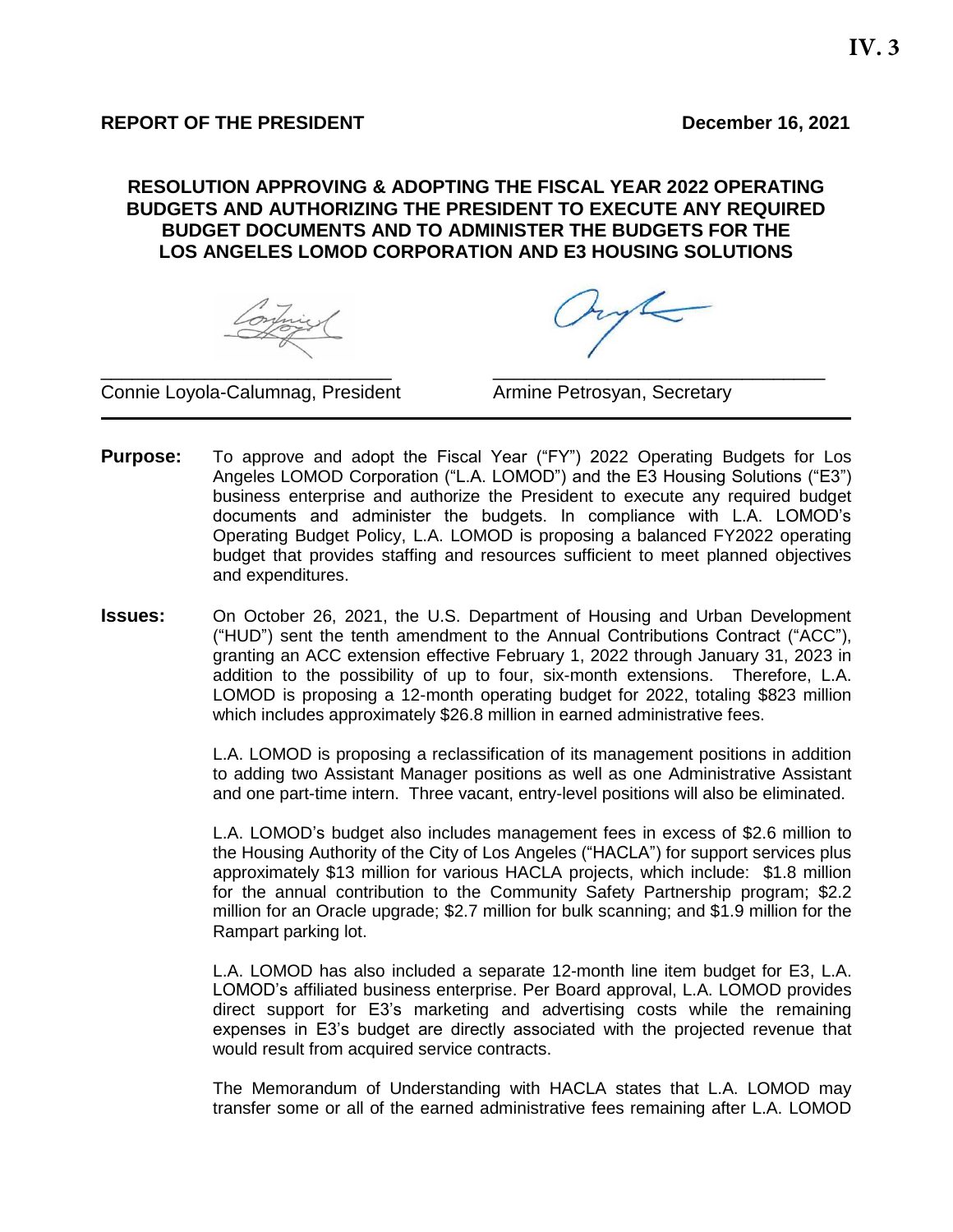covers it costs, including payments to its contractors, to HACLA to be used for other legal public purposes. The listed contributions provided above are consistent with the existing policy. The funding of the initiatives selected reflects the long-term uncertainty over L.A. LOMOD's revenue stream and generally does not include recurring expenses.

**Funding:** The Chief Administrative Officer of the HACLA confirms the following:

*Source of Funds:* L.A. LOMOD receives Section 8 administrative fees under the Performance-Based Contract Administration ("PBCA") Annual Contributions Contract ("ACC") for administering Housing Assistance Payments to owners of Section 8 project-based buildings.

*Budget and Program Impact:* The administrative fees received cover all expenditures in the proposed FY2022 budget for L.A. LOMOD and E3, its affiliated business enterprise.

- Attachments: 1. Proposed FY 2022 Budgets for L.A. LOMOD and E3 Housing Solutions
	- 2. Resolution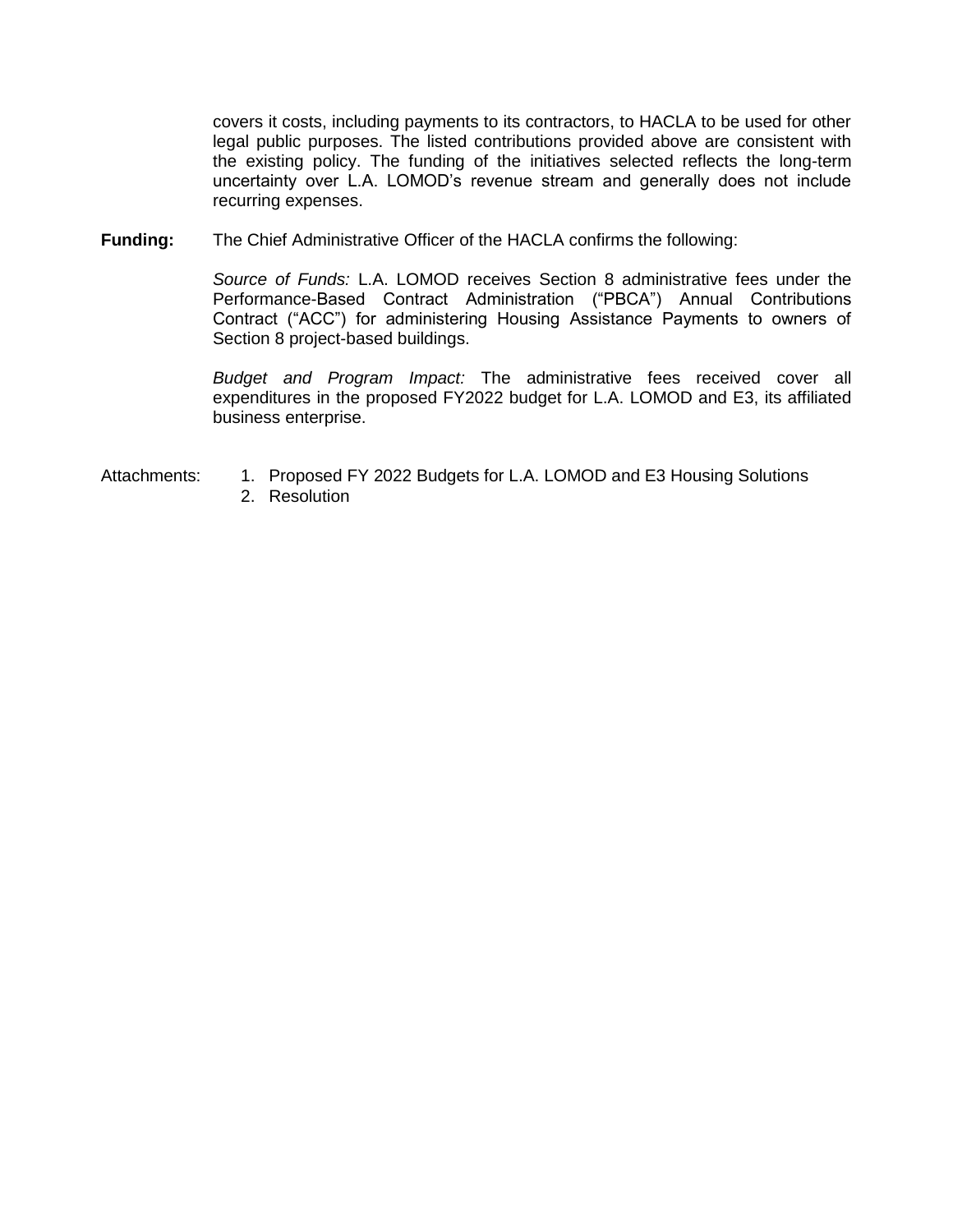### **RESOLUTION NO.\_\_\_\_\_\_\_\_\_\_\_\_\_\_**

### **RESOLUTION APPROVING & ADOPTING THE FISCAL YEAR 2022 OPERATING BUDGETS AND AUTHORIZING THE PRESIDENT TO EXECUTE ANY REQUIRED BUDGET DOCUMENTS AND TO ADMINISTER THE BUDGETS FOR THE LOS ANGELES LOMOD CORPORATION AND E3 HOUSING SOLUTIONS**

**WHEREAS,** in 1973, the Housing Authority of the City of Los Angeles ("HACLA") created the Los Angeles LOMOD Corporation ("L.A. LOMOD"), a nonprofit corporation, to increase affordable housing in the City of Los Angeles; and

**WHEREAS,** on December 1, 2003, U.S. Department of Housing and Urban Development ("HUD") and L.A. LOMOD entered into an Annual Contributions Contract ("ACC") whereby L.A. LOMOD was to operate as the contract administrator for providing contract administration services for Project-based Section 8 HAP contracts in ten Southern California counties; and

**WHEREAS,** on October 26, 2021, HUD sent the tenth amendment to the ACC to L.A. LOMOD, granting an ACC extension effective February 1, 2022 through January 31, 2023; and

**WHEREAS,** L.A. LOMOD is proposing a 12-month fiscal year 2022 operating budget to cover all expenditures for L.A. LOMOD and E3 Housing Solutions, its affiliated business enterprise.

**NOW THEREFORE BE IT RESOLVED** that the Board of Directors approves and adopts the fiscal year 2022 operating budget and authorizes the President to execute any required budget documents and to administer the budgets for L.A. LOMOD and E3 Housing Solutions.

**BE IT FURTHER RESOLVED** that this Resolution shall take effect immediately.

JAMES JOHNSON

APPROVED AS TO FORM: LOS ANGELES LOMOD CORPORATION

12/3/21

BY: \_\_\_\_\_\_\_\_\_\_\_\_\_\_\_\_\_\_\_\_\_\_\_ BY: \_\_\_\_\_\_\_\_\_\_\_\_\_\_\_\_\_\_\_\_\_\_\_\_\_\_\_ **General Counsel** 

DATE ADOPTED: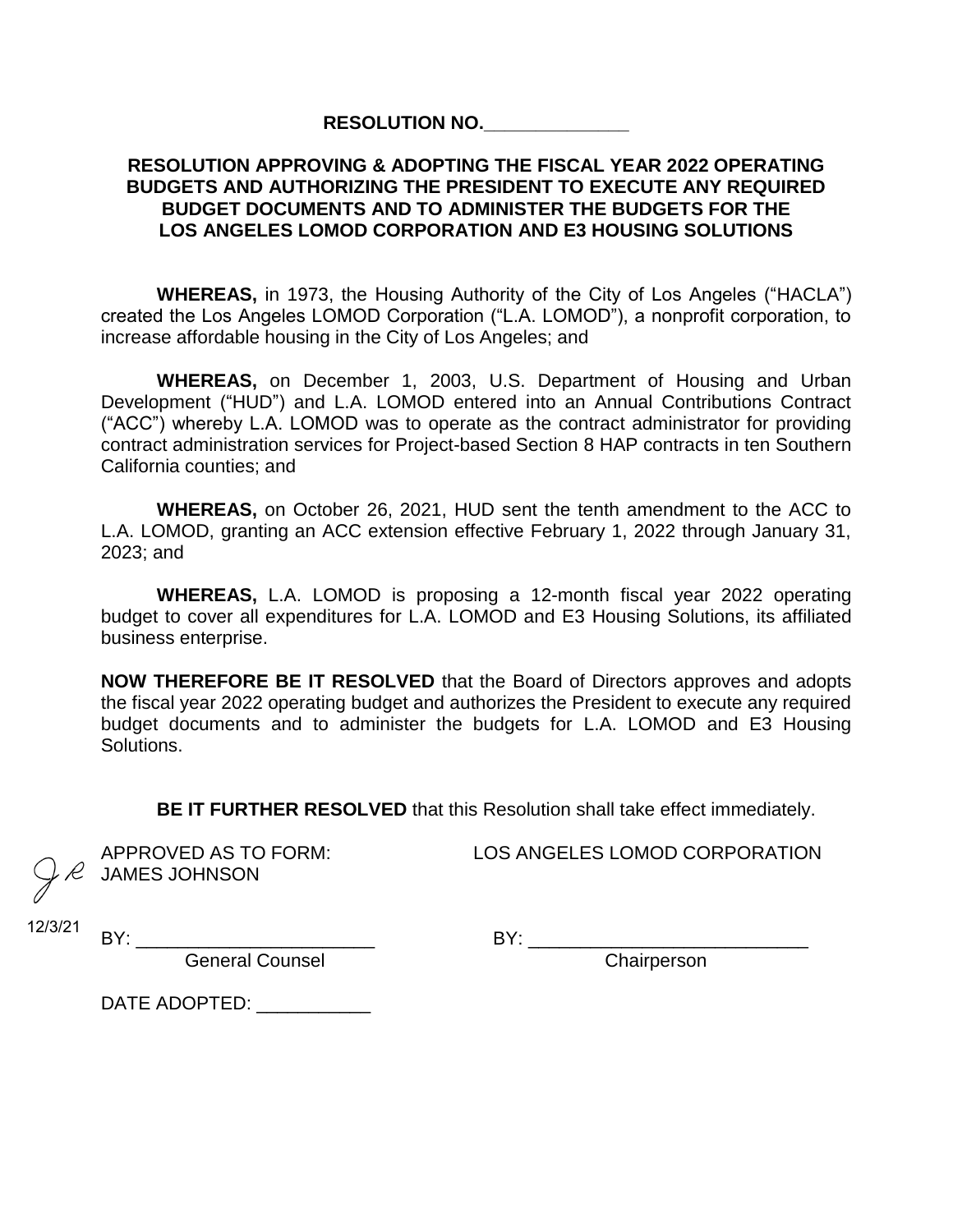# **2022**

## **Budget LA LOMOD ‐ PBCA**

| <b>COST CTR</b> |                    |                                                    |             |             | 2021            |        | 2022       |               |                                                        |
|-----------------|--------------------|----------------------------------------------------|-------------|-------------|-----------------|--------|------------|---------------|--------------------------------------------------------|
| <b>ACCOUNT</b>  | <b>OBJECT</b>      | <b>Account Name</b>                                | 2020        | 2021 MOD 9  | <b>YTD Sept</b> | % Used | <b>ADJ</b> | <b>Budget</b> | <b>Notes</b>                                           |
|                 |                    |                                                    |             |             |                 |        |            |               |                                                        |
| <b>REVENUE</b>  |                    |                                                    |             |             |                 |        |            |               |                                                        |
| 70600           | $*$                | <b>HUD Grants</b>                                  | 699,331,092 | 791,440,297 | 588,686,975     | 74%    | 32,965,051 | 824,405,348   |                                                        |
| 70600           | 340010             | <b>HAP Income</b>                                  | 675,623,688 | 764,966,333 | 568,704,631     | 74%    | 32,033,667 | 797,000,000   | FMR decrease (\$13k/mo) offset by 33<br>new properties |
| 70600           | 341210             | <b>Administrative Fee - S8 Special Allocations</b> | 23,282,589  | 26,187,553  | 19,695,933      | 75%    | 617,795    |               | 26,805,348 \$75k/mo increase                           |
| 70600           | 369055             | Other Income - HAP                                 | 424,815     | 286,411     | 286,411         | 100%   | 313,589    |               | 600,000 COVID-19 Tenant Services                       |
| 71100           | $\ast$             | Investment Income - Unrestricted                   | 358,777     | 500,000     | 84,671          | 17%    | (380,000)  | 120,000       |                                                        |
| 71100           | 361020             | <b>Interest Earned on Investments</b>              | 358,777     | 500,000     | 84,671          | 17%    | (380,000)  |               | 120,000 revised projection                             |
| 71500           | $\ast$             | <b>Other Revenue</b>                               | 110,027     |             | 35              |        | 50         | 50            |                                                        |
| 71500           | 369050             | Other Income                                       | 110,027     |             | 35              |        | 50         |               | 50 misc                                                |
|                 |                    | <b>TOTAL REVENUE</b>                               | 699,799,895 | 791,940,297 | 588,771,681     | 74%    | 32,585,101 | 824,525,398   |                                                        |
| <b>EXPENSES</b> |                    |                                                    |             |             |                 |        |            |               |                                                        |
| [91100,9150 *   |                    | Administrative Salaries & Benefits                 | 3,708,308   | 5,684,563   | 2,828,800       | 50%    | 281,367    | 5,965,930     | <b>COLAs and Position Adjustments</b>                  |
| 91100           | [411010,411 Salary |                                                    | 3,006,122   | 4,402,973   | 2,292,110       | 52%    | 255,215    | 4,658,188     |                                                        |
| 91100           | 411200             | Overtime                                           | 20,032      | 43,000      | 30,599          | 71%    | (23,000)   | 20,000        |                                                        |
| 91500           | 413010             | <b>FICA</b>                                        | 195,993     | 275,650     | 153,470         | 56%    | 14,398     | 290,048       |                                                        |
| 91500           | 413020             | <b>Medicare Tax</b>                                | 46,556      | 64,467      | 35,898          | 56%    | 3,367      | 67,834        |                                                        |
| 91500           | 413030             | <b>Federal Unemployment</b>                        | 1,766       | 6,912       | 2,195           | 32%    | 432        | 7,344         |                                                        |
| 91500           | 413040             | <b>State Unemployment</b>                          | 15,341      | 44,460      | 19,276          | 43%    | 2,322      | 46,782        |                                                        |
| 91500           | 413050             | Life                                               | 13,536      | 41,056      | 12,618          | 31%    | 64         | 41,120        |                                                        |
| 91500           | 413060             | <b>Medical &amp; Vision</b>                        | 279,243     | 627,387     | 256,037         | 41%    | 20,253     | 647,640       |                                                        |
| 91500           | 413070             | <b>Dental</b>                                      | 26,874      | 46,188      | 26,597          | 58%    | 1,614      | 47,802        |                                                        |
| 91500           | 413081             | <b>Defined Contribution Pension Plan</b>           | 102,844     | 132,470     | 0               | 0%     | 6,703      | 139,173       |                                                        |
| 96210           | $\ast$             | <b>Compensated Absences</b>                        | 378,237     | 473,617     | 299,300         |        | 52,708     | 526,325       |                                                        |
| 96210           | 412190             | <b>General Leave</b>                               | 224,771     | 270,403     | 171,389         |        | 41,621     | 312,024       |                                                        |
| 96210           | [412200,412        | <b>Other Compensated Absences</b>                  | 153,466     | 203,214     | 127,911         |        | 11,087     | 214,301       |                                                        |
|                 |                    | <b>Subtotal Personnel</b>                          | 4,086,545   | 6,158,180   | 3,128,100       | 51%    | 334,075    | 6,492,255     | 5%                                                     |
| 91200           | 423120             | Auditing & Tax Prep Fees                           | 13,396      | 13,396      | 14,000          | 105%   | 90,507     |               | 103,903 Major program in 2022                          |
| 91300           | 801010             | Management Fee                                     | 2,328,259   | 2,609,637   | 1,969,593       | 75%    | 70,898     |               | 2,680,535 10% of Admin fee                             |
| 91400           | 423450             | <b>Advertising &amp; Marketing</b>                 |             | 11,000      | 1,335           |        | (11,000)   |               |                                                        |
| 91400           | 423450             | <b>Marketing &amp; Leasing</b>                     |             | 11,000      | 1,335           |        | (11,000)   |               | shift to E3                                            |
| 91600           | $\ast$             | <b>Office Expenses</b>                             | 404,735     | 449,874     | 265,915         | 59%    | (136, 645) | 313,229       |                                                        |
| 91600           | 426275             | <b>Computer Equipment - Expensed</b>               | 54,894      | 70,000      | 43,184          | 62%    | (44,000)   |               | 26,000 most replaced in 2021                           |
| 91600           | 426430             | <b>Duplicating &amp; Copying</b>                   | 4,009       | 4,200       | 2,969           | 71%    |            |               | 4,200 ongoing                                          |
| 91600           | 426060             | Form, Stationery, Office Supplies                  | 7,497       | 6,000       | 1,963           | 33%    | (2,000)    | 4,000         | ongoing shift to paper-less services                   |
| 91600           | 426460             | <b>Meeting</b>                                     | 15          | 30,000      | 26              |        |            | 30,000        | ongoing as needed                                      |
| 91600           | 426211             | <b>Mobile Devices</b>                              | 24,687      | 46,000      | 17,666          | 38%    | (16,000)   |               | 30,000 based on revised projection                     |
| 91600           | 426320             | <b>Off Site Storage</b>                            | 8,832       | 8,000       | 4,992           | 62%    |            | 8,000         | ongoing                                                |
| 91600           | 426270             | <b>Office Equipment/Furniture</b>                  | 660         | 5,000       | 8,027           | 161%   | (5,000)    |               | one-time                                               |
| 91600           | 426260             | <b>Office Space</b>                                | 260,062     | 183,674     | 137,756         | 75%    | (70, 125)  |               | 113,549 revised space allocation                       |
| 91600           | 426295             | Parking                                            | 6,270       | 2,000       | 275             | 14%    | (1,000)    |               | 1,000 less on-site staffing                            |
| 91600           | 426220             | Postage / Mail                                     | 2,580       | 3,000       | 1.687           | 56%    |            |               | 3,000 ongoing                                          |
| 91600           | 426433             | <b>Shredding Services</b>                          | 251         | 1,000       | 184             | 18%    |            | 1,000 ong     |                                                        |
| 91600           | 426420             | Software/Software Maintenance                      | 22,138      | 82,000      | 42,797          | 52%    | 4,000      |               | 86,000 Itemized below                                  |
| 91600           | 426210             | <b>Telephone</b>                                   | 8,462       | 6,000       | 4,409           | 73%    | 480        |               | 6,480 revised projection                               |
| 91600           | 426296             | Transportation                                     | 2,617       | 3,000       | (17)            | $-1%$  | (3,000)    |               | shift to more telework                                 |
| 91700           | $\ast$             | Legal Expenses                                     | 1,838       | 400,000     | 27,061          | 7%     |            | 400,000       |                                                        |
| 91700           | 423210             | <b>Attorney Fees</b>                               | 1,838       | 400,000     | 27,061          | 7%     |            |               | 400,000 as need for rebid                              |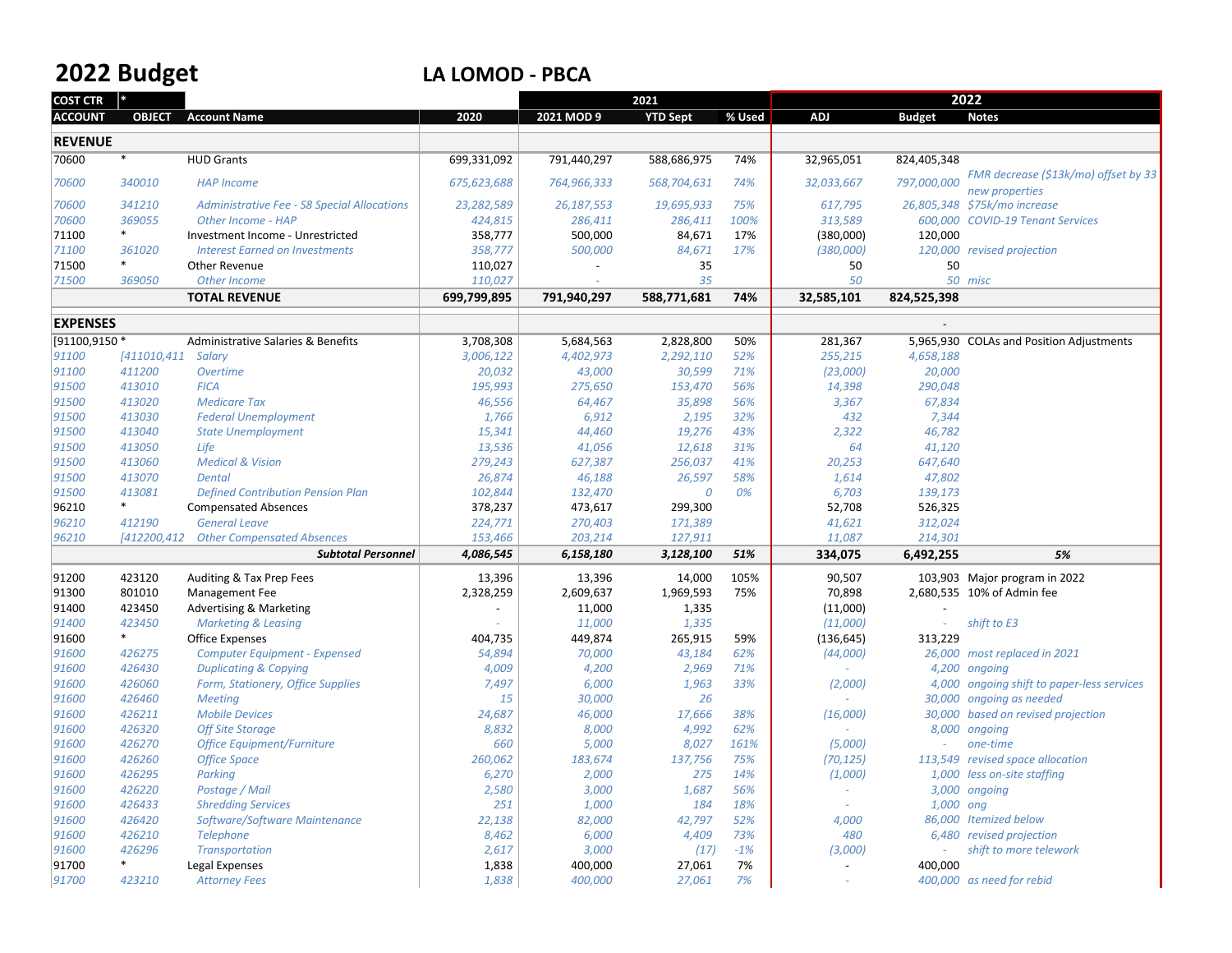| <b>COST CTR</b>      | I∗⊧           |                                                |                |                | 2021            |        | 2022          |               |                                              |
|----------------------|---------------|------------------------------------------------|----------------|----------------|-----------------|--------|---------------|---------------|----------------------------------------------|
| <b>ACCOUNT</b>       | <b>OBJECT</b> | <b>Account Name</b>                            | 2020           | 2021 MOD 9     | <b>YTD Sept</b> | % Used | ADJ           | <b>Budget</b> | <b>Notes</b>                                 |
| 91800                | $\ast$        | Travel                                         | 25,189         | 31,200         | 20,023          | 64%    | 2,000         | 33,200        |                                              |
| 91800                | 425200        | <b>Local Travel</b>                            |                | 200            |                 |        |               |               | 200 as needed                                |
| 91800                | 425300        | Mileage Reimbursement                          | 11,466         | 15,000         | 11,683          | 78%    |               |               | 15,000 ongoing                               |
| 91800                | 425100        | <b>Out-of-Town Travel</b>                      | 13,723         | 16,000         | 8,340           | 52%    | 2,000         |               | 18,000 onsite reviews                        |
| 91900                | $\ast$        | <b>Other Administrative Expenses</b>           | 330,492        | 2,517,506      | 245,282         | 10%    | (73,900)      | 2,443,606     |                                              |
| 91900                | 423110        | <b>Accounting</b>                              | 27,962         | 35,000         | 23,331          | 67%    |               |               | 35,000 payroll services                      |
| 91900                | 423060        | <b>Administrative Services</b>                 | 735            | 1,000          | 928             | 93%    |               |               | 1,000 ongoing                                |
| 91900                | 426580        | <b>Awards and Indemnities</b>                  | 786            | 8,400          | 7,206           | 86%    | 600           |               | 9,000 ongoing                                |
| 91900                | 426510        | <b>Bank Charges</b>                            |                | 500            |                 | 0%     | (500)         |               | revised projection                           |
| 91900                | 423050        | <b>Business Consulting</b>                     | 74,067         | 145,606        | 33,526          | 23%    |               |               | 145,606 Itemized below                       |
| 91900                | 423051        | <b>IT Support Services</b>                     | 161,593        | 160,000        | 135,612         | 85%    | 10,000        |               | 170,000 pending new agreement                |
| 91900                | 423052        | <b>IT Support Services - Special Projects</b>  | 5,153          | 70,000         | 9,627           | 14%    | (65,000)      |               | 5,000 contingency                            |
| 91900                | 426570        | <b>Licenses and Fees</b>                       | 10             | 500            | ٠               | 0%     |               |               | 500 ongoing                                  |
| 91900                | 426374        | <b>Media Services</b>                          | 458            | 1,000          | 343             | 34%    |               | 1,000         | ongoin                                       |
| 91900                | 426500        | <b>Membership Dues &amp; Fees</b>              | 7,903          | 45,000         | 23,947          | 53%    | (20,000)      |               | 25,000 revised projection                    |
| 91900                | 426520        | <b>Other Miscellaneous</b>                     |                | 2,000,000      | $\sim$          | 0%     |               |               | 2,000,000 As needed start-up costs for rebid |
| 91900                | 423090        | <b>System Design/Programming</b>               | $\sim$         | 11,000         | $\sim$          | 0%     | $\sim$        |               | 11,000 Website ADA compliance                |
| 91900                | 424200        | <b>Training</b>                                | 37,861         | 33,000         | 7,453           | 23%    | 7,000         | 40,000        | onging and expanded                          |
| 91900                | 423070        | <b>Translation</b>                             | 290            | 500            | 148             | 30%    |               |               | 500 ongoing                                  |
| 91900                | 426213        | TW Stipend - Telephone                         | 5,424          | 1,000          | 943             |        | (1,000)       |               | eliminate for 2022                           |
| 91900                | 426214        | <b>TW Stipend - Data</b>                       | 8,248          | 5,000          | 2,220           |        | (5,000)       |               | eliminate for 2022                           |
| 92400                | $\ast$        | Tenant Services - Other                        | 424,815        | 900,000        | 286,411         |        | (300,000)     | 600,000       |                                              |
| 92400                | 485007        | <b>COVID-19 Tenant Services</b>                | 424,815        | 900,000        | 286,411         |        | (300,000)     |               | 600,000 projected award extension            |
| 94200                | $\ast$        | Ordinary Maintenance - Materials               | 306            | 1,000          | 151             | 15%    |               | 1,000         |                                              |
| 94200                | 521200        | <b>Motor Fuels/Fluids</b>                      | 306            | 1,000          | 151             | 15%    |               |               | 1,000 ongoing                                |
| 94300                | $\ast$        | <b>Ordinary Maintenance - Contracts</b>        | 35             | 7,000          | 1,283           | 18%    |               | 7,000         |                                              |
| 94300                | 522790        | Auto / Truck Repair                            | 35             | 7,000          | 1,283           | 18%    |               |               | 7,000 ongoing                                |
| 961*                 | $\ast$        | Insurance                                      | 355,837        | 500,000        | 331,767         | 66%    | (69, 838)     |               | 430,163 reduction to fidelity premium        |
| 96120                | 451010        | <b>General Liability Insurance</b>             | 4,298          | 9,000          | 4,703           | 52%    | (4, 156)      | 4,844         |                                              |
| 96120                | 451070        | <b>Public Official Liability Insurance</b>     | 89,583         | 90,000         | 81,241          | 90%    | 20,731        | 110,731       |                                              |
| 96130                | 451090        | <b>Workmen's Compensation Insurance (DIR)</b>  | 17,641         | 25,000         | 17,235          | 69%    | 135           | 25,135        |                                              |
| 96140                | 451020        | <b>Auto Liability Insurance</b>                | 38,422         | 40,000         | 35,788          | 89%    | (1, 365)      | 38,635        |                                              |
| 96140                | 451050        | <b>Insurance Deductibles</b>                   |                | 20,000         | ٠               | 0%     |               | 20,000        |                                              |
| 96140                | 451060        | <b>Fidelity Commercial Insurance</b>           | 205,893        | 316,000        | 192,799         | 61%    | (85, 183)     | 230,817       |                                              |
| 96140                | 451210        | <b>Employment Practices Insurance</b>          |                | $\omega$       |                 |        |               |               |                                              |
|                      |               |                                                |                |                |                 |        |               |               | FMR decrease (\$13k/mo) offset by 33         |
| 97300                |               | <b>Housing Assistance Payments</b>             | 675,623,688    | 764,066,333    | 568,704,631     | 74%    | 32,933,667    | 797,000,000   | new properties                               |
|                      |               | <b>Subtotal Non-Personnel</b>                  | 679,508,591    | 771,506,946    | 571,867,452     | 74%    | 32,505,689    | 804,012,635   | 4%                                           |
|                      |               | <b>TOTAL EXPENSES</b>                          | 683,595,135    | 777,665,126    | 574,995,551     | 74%    | 32,839,763    | 810,504,890   | 4%                                           |
|                      |               |                                                | 16,204,760     | 14,275,171     | 13,776,130      |        | (254, 663)    | 14,020,508    |                                              |
|                      |               | <b>Revenue over Expenses</b>                   |                |                |                 |        |               |               |                                              |
| <b>NON-OPERATING</b> |               |                                                |                |                |                 |        |               |               |                                              |
| 51110                | ∗             | (To)/From Reserves                             | (9,797,533)    | (6,736,118)    |                 |        | 6,009,720     |               | (726,398) net surplus                        |
| 51110                |               | <b>Transfer (To)/From Reserves</b>             | (9, 797, 533)  | (6, 736, 118)  |                 | 0%     | 6,009,720     |               | (726,398) net surplus to reseve              |
| 509*                 |               | Transfers btw Programs In/(Out)                | (6,407,226)    | (7,539,053)    | (1,676,228)     | 22%    | (5,755,057)   |               | (13,294,110) See detail below                |
| 50994                | 281000        | <b>Transfers Out</b>                           | (6,407,226)    | (7, 539, 053)  | (1, 679, 833)   | 22%    | (5, 755, 057) |               | (13,294,110) for various HACLA projects      |
|                      |               | <b>TOTAL REVENUE</b>                           | (16, 204, 759) | (14, 275, 171) | (1,676,228)     | 12%    | 254,663       | (14,020,508)  |                                              |
|                      |               | <b>Net Revenue over Expenses</b>               | 0              | (0)            |                 |        |               | $\sim$        |                                              |
|                      |               |                                                |                |                |                 |        |               |               |                                              |
|                      |               | <b>Transfers to other Programs/Initiatives</b> | 2020           | 2021           | <b>YTD Sept</b> | % Used | Inc/(Dec)     | 2022          | <b>Notes</b>                                 |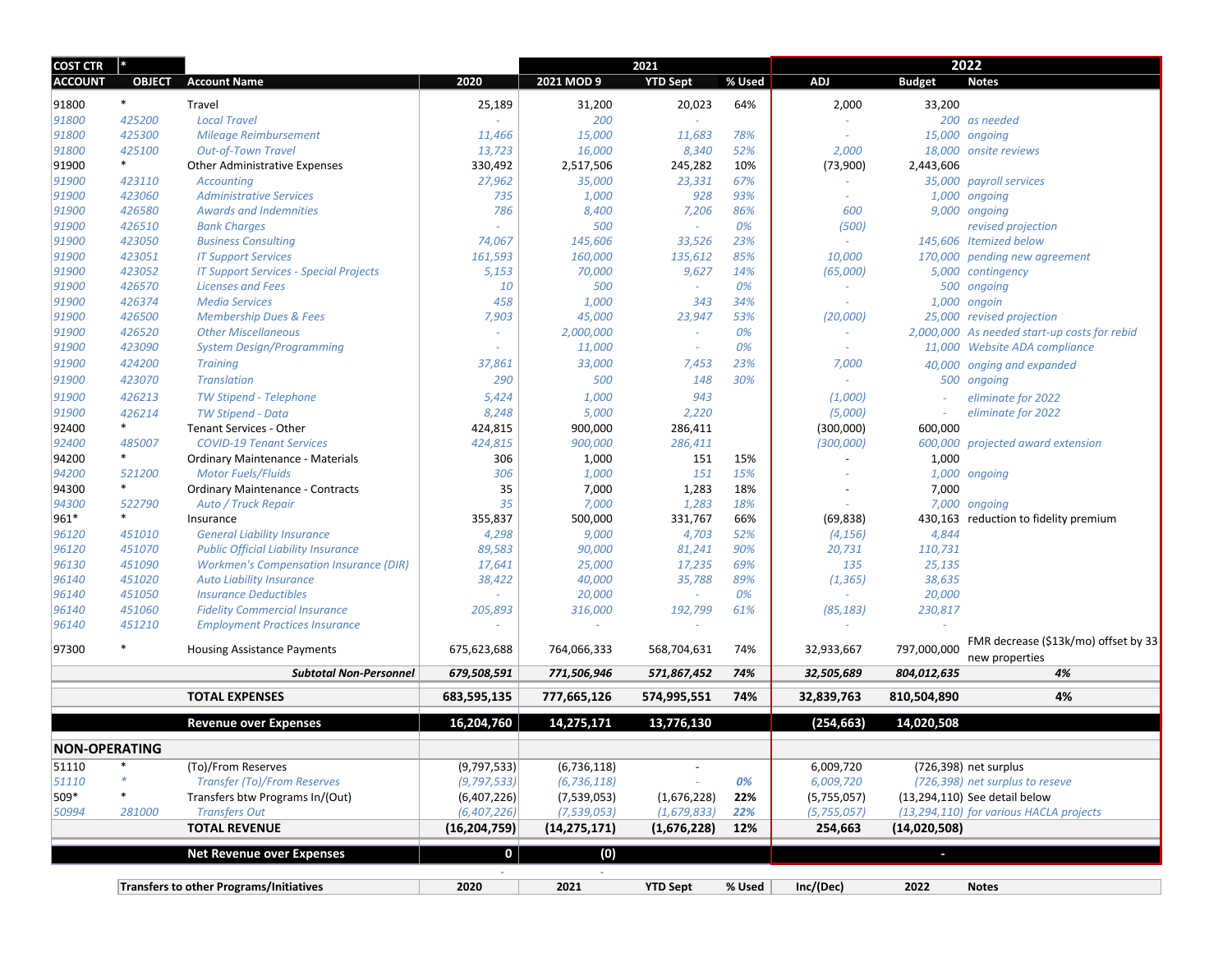| ∣∗              |                                               |      |            | 2021            |        | 2022        |               |                                             |
|-----------------|-----------------------------------------------|------|------------|-----------------|--------|-------------|---------------|---------------------------------------------|
| <b>OBJECT</b>   | <b>Account Name</b>                           | 2020 | 2021 MOD 9 | <b>YTD Sept</b> | % Used | ADJ         | <b>Budget</b> | <b>Notes</b>                                |
| 05017           | <b>Community Safety Partnership</b>           |      | 1,842,500  | 524,985         | 28%    |             |               | 1,842,500 Ongoing - no change               |
| 05580           | <b>Program Partnerships Unit</b>              |      | 823,716    | 314,481         | 38%    | 80,109      |               | 903,825 Operating costs for Program         |
|                 | <b>Agency Strategy &amp; Metrics Unit</b>     |      |            |                 |        | 1,078,353   |               | 1,078,353 Operating costs for S&M Unit (was |
| 04019           | <b>Imperial - Unit Conversions</b>            |      | 800,000    | $\sim$          | 0%     | 40,000      |               | 840,000 Projeted cost increases             |
| 06054           | <b>Rampart Parking Lot</b>                    |      | 1,180,000  | 15,000          | 1%     | 815,000     |               | 1,995,000 Design and 10% construction       |
| <b>Multiple</b> | <b>HACLA Retirement Incentive</b>             |      | 500,000    | 233,563         | 47%    | (500,000)   | $\sim$        | Program sunsetted in 2021                   |
| 06103           | <b>Build HOPE (KPI) - Operations and Wifi</b> |      | 169,283    | 100,020         | 59%    | 124,657     |               | 293,940 Operating costs, \$100k Scholarship |
| 06053           | <b>Worksource Center</b>                      |      | 1,920,305  | 213,220         | 11%    | (1,665,483) |               | 254,822 Operating costs for new facility    |
| 05010           | <b>WFD Unbillable</b>                         |      | 150,000    | 101,409         | 68%    |             |               | 150,000 As needed                           |
| 26002           | <b>E3 Solutions</b>                           |      | 126,672    | 45,387          | 36%    | (27,059)    |               | 99,612 Operating costs                      |
| 20101           | <b>FSS</b> unbillable                         |      | 26,578     |                 | 0%     | 46,980      |               | 73,558 Unbillable operating expenses        |
| 05002           | Oracle Upgrade                                |      |            |                 |        | 2,212,500   |               | 2,212,500 Oracle Upgrade (6 mo of 16 mos    |
| <b>Multiple</b> | <b>Bulk Scanning</b>                          |      |            |                 |        | 2,700,000   |               | 2,700,000 Bulk Scanning for S8 (\$2M), HS   |
|                 | <b>CLC</b> Renovations                        |      |            |                 |        | 850,000     |               | 850,000 Computer Lab Renovations and        |
|                 | <b>Total</b>                                  |      | 7,539,053  | 1,565,497       |        | 5,755,057   | 13,294,110    |                                             |
|                 |                                               |      |            |                 |        |             |               |                                             |
|                 | <b>Business Consulting</b>                    |      |            |                 |        |             |               |                                             |
|                 | <b>Dennis B Cunningham</b>                    |      | 28,900     | 3,500           | 12%    | 13,542      |               | 42,442 Rent comps                           |
|                 | <b>Doyle Real Estate</b>                      |      | 50,525     | 3,675           | 7%     | (8,083)     |               | 42,442 Rent comps                           |
|                 | <b>Gill Group, Inc.</b>                       |      | 47,900     | 9,750           | 20%    | (5, 458)    |               | 42,442 Rent comps                           |
|                 | <b>REGISTERED AGENT SOLUTIONS INC</b>         |      | 800        | 800             | 100%   |             | 800           |                                             |
|                 | <b>Contracting Matters</b>                    |      | 17,481     |                 | 0%     |             | 17,481        |                                             |
|                 | <b>National Quality Assurance</b>             |      |            | 2,151           |        | 2,000       | 2,000         |                                             |
|                 | Other                                         |      |            |                 |        |             |               |                                             |
|                 | Other                                         |      |            |                 |        |             |               |                                             |
|                 | <b>Total</b>                                  |      | 145,606    | 19,876          |        | (0)         | 145,606       |                                             |
| Software        |                                               |      |            |                 |        |             |               |                                             |
|                 | <b>Hyland Onbase</b>                          |      | 30,000     | 25,859          |        | (4,000)     |               | 26,000 Electronic Document Management       |
|                 | Calypso                                       |      | 18,000     |                 |        |             |               | 18,000 Client Database                      |
|                 | Office365                                     |      | 12,000     |                 |        | 9,000       |               | 21,000 Office tool suite                    |
|                 | AdobePro                                      |      | 11,000     |                 |        | (11,000)    |               | shift to DocuSign                           |
|                 | AppRiver                                      |      | 6,000      | 1,645           |        |             | 6,000         |                                             |
|                 | GoToMeeting                                   |      | 5,000      |                 |        |             |               | 5,000 GTM for MORs (Teams for internal)     |
|                 | Docusign                                      |      |            |                 |        |             |               | 10,000 new - enhancement - TBD              |
|                 | Total                                         |      | 82,000     | 40.004          |        |             | 86,000        |                                             |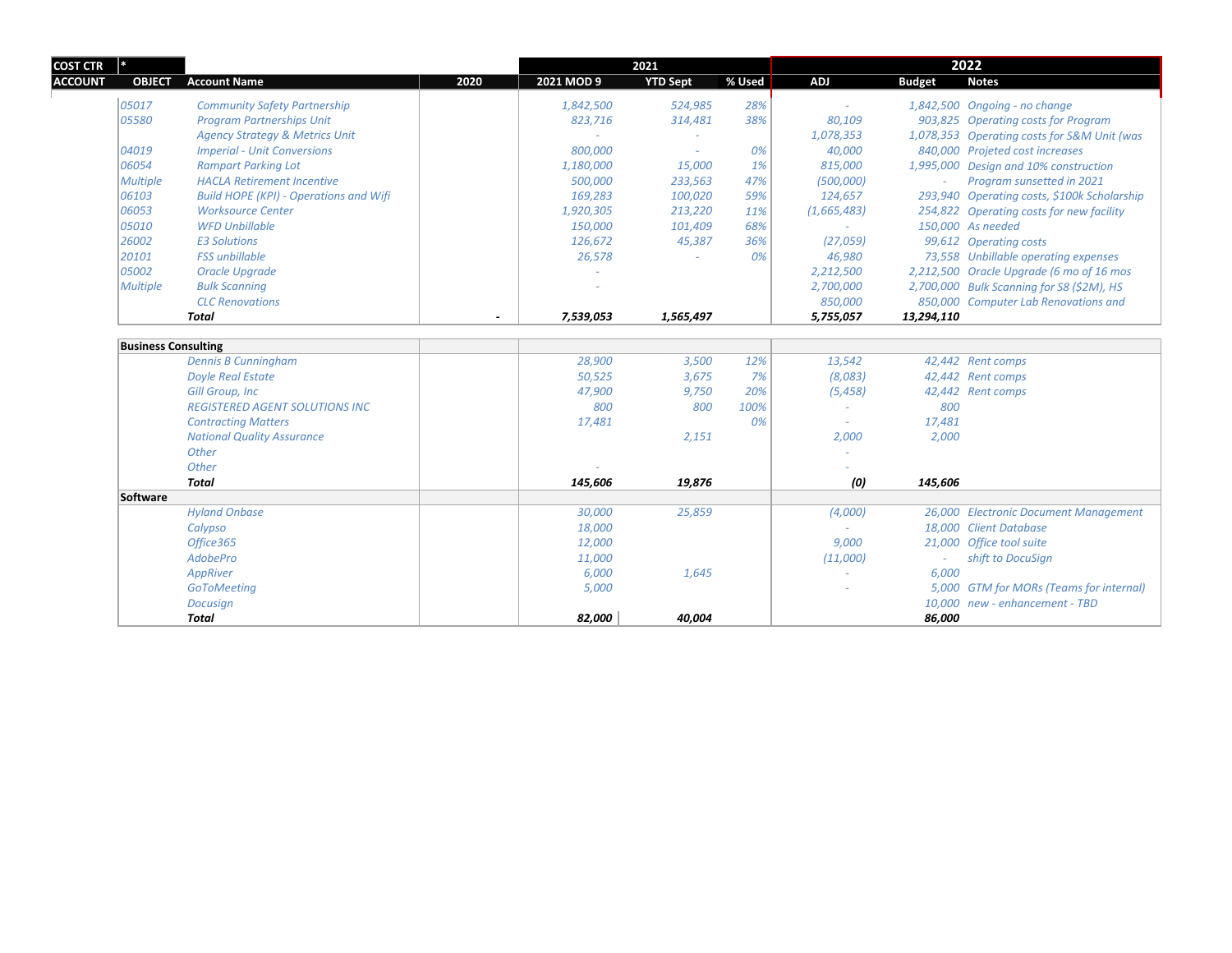#### **2022**

### **Budget LA LOMOD ‐ E3 Solutions**

**FUND 26002COST CTR \*ACCOUNT OBJECT Account Name 2020 2021**2021 MOD 9 **9 YTD Sept % Used Dept Proposed Adj Budget Notes REVENUE**71500 \* Other Revenue Revenue 59,581 66,000 57,085 **86%** 4,000 70,000 *71500 369050 Other Income 59,581 66,000 57,085 86% 4,000 70,000* **TOTAL REVENUE 59,581 66,000 57,085 86% 4,000 70,000 EXPENSES** ‐ [91100,91500\* Administrative Salaries & Benefits 94,129 104,517 52,813 51% (10,252) 94,265 Shift Marketing to PT Compensated Absences 11,831 9,029 8,216 799 9,828 *Subtotal Personnel 105,961 113,546 61,029 54%* **(9,454) 104,092**  $91200$  423120 Auditing Fees  $\overline{\phantom{a}}$   $\overline{\phantom{a}}$   $\overline{\phantom{a}}$   $\overline{\phantom{a}}$   $\overline{\phantom{a}}$   $\overline{\phantom{a}}$   $\overline{\phantom{a}}$   $\overline{\phantom{a}}$   $\overline{\phantom{a}}$   $\overline{\phantom{a}}$   $\overline{\phantom{a}}$   $\overline{\phantom{a}}$   $\overline{\phantom{a}}$   $\overline{\phantom{a}}$   $\overline{\phantom{a}}$   $\overline{\phantom{a}}$  91400 423450 Advertising & Marketing 800 21,000 2,705 13% (21,000) ‐ *91400 423450 Marketing & Leasing 800 21,000 2,705 13% (21,000) ‐ was for GoogleAds* 91600 \* Officee Expenses 1,465 | 7,250 719 10% (2,280) 4,970 *91600 426430 Duplicating & Copying ‐ ‐ ‐ 200 200 91600 426060 Form, Stationery, Office Supplies 101 ‐ 50 0% ‐ 50 91600 426460 Meeting ‐ ‐ ‐ 500 500 91600 426211 Mobile Devices 1,076 1,800 654 36% (900) 900 91600 426295 Parking ‐ ‐ 100 0% ‐ 100 91600 426220 Postage / Mail ‐ ‐ 100 0% ‐ 100 91600 426420 Software/Software Maintenance 140 ‐ 4,700 0% (1,700) 3,000 91600 426210 Telephone 148 500 65 13% (380) 120* 91800 \* Travel 334 1,000 364 36% 1,000 2,000 *91800 425100 Out‐of‐Town Travel 318 1,000 364 36% 1,000 2,000* 91900 \* Other Administrativee Expenses | 42,764 | 49,876 37,655 75% **|** 8,674 58,550 *91900 426510 Bank Charges 348 1,126 396 35% (326) 800 91900 423050 Business Consulting 125 ‐ ‐ 25,000 25,000 consultant to assist with marketing 91900 426570 Licenses and Fees ‐ ‐ 500 0% ‐ 500 91900 426500 Membership Dues & Fees 625 500 425 85% 1,000 1,500 91900 423090 System Design/Programming 40,404 46,300 35,450 (17,000) 29,300 packaging of PR materials for websites 91900 424200 Training 1,018 1,000 ‐ 1,303 1,000 91900* $426214$  *Stipend ‐ Data 244 450 80 18% ‐ 450 Subtotal Non‐Personnel 45,363 79,126 41,442 52% (13,606) 65,520* **TOTAL EXPENSES EXPENSES 151,324 192,672 102,472 53% (23,060) 169,612 Revenue over Expenses (91,743) (126,672) 27,060 (99,612) NON‐OPERATING**5\* \* Transfers and Surplus 91,664 126,672 45,387 **36%** (27,060) 99,612 *5\* 281000 Transfers In from LA LOMOD 91,664 126,672 45,387 36% (27,060) 99,612* **TOTAL NON‐OPERATING 91,664 126,672 45,387 36% (27,060) 99,612 Net Revenue over Expenses (79) ‐ ‐ ‐ 20202022**